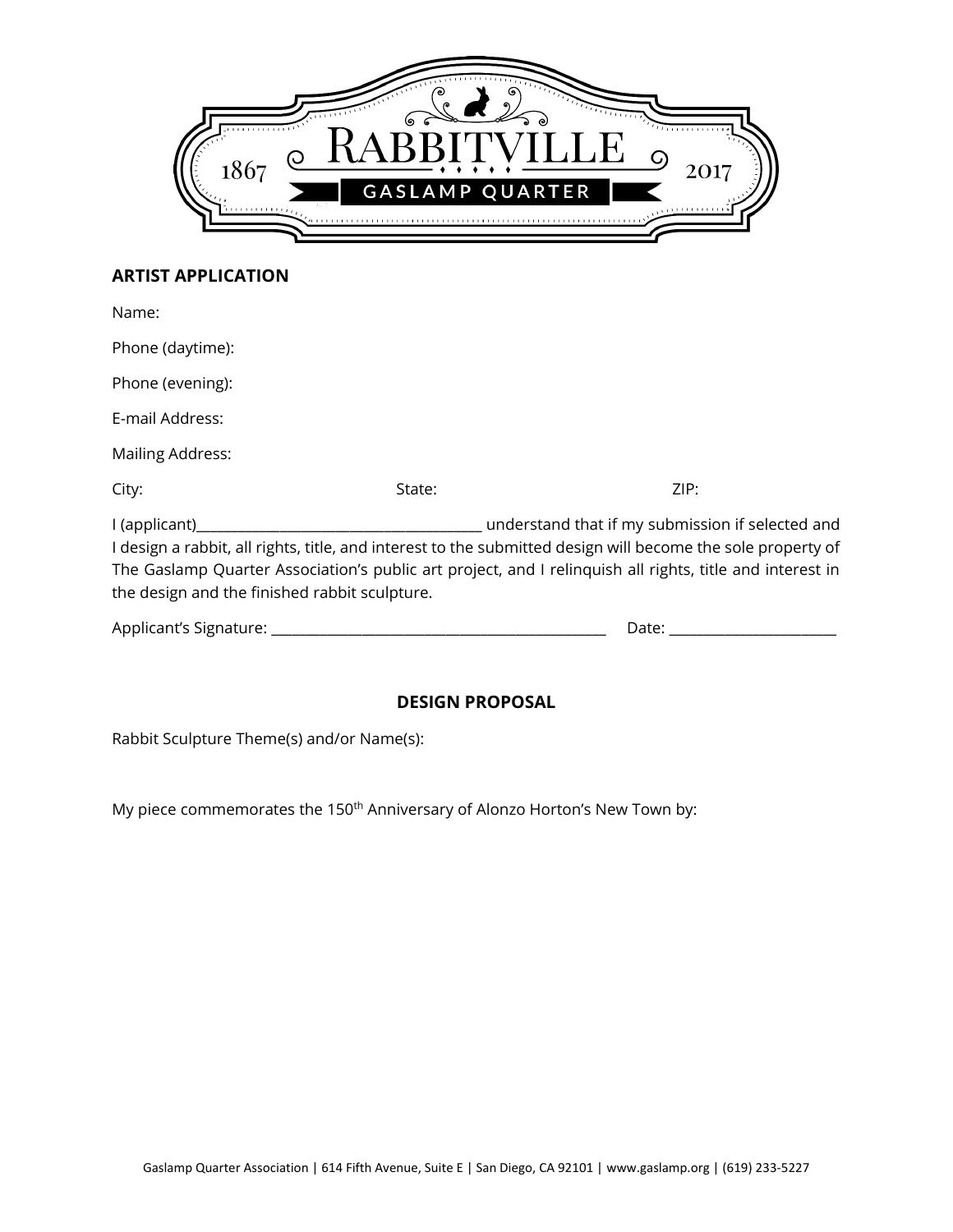Must use template (included) - Or create a template from photos of fiberglass pieces - to submit designs. Materials I plan to use in the production of my rabbit design if I am selected:

How I plan to take my design from concept to completed work: (Attach a separate page, if necessary)

Applications, design diagrams, resume and samples of your artwork must be received no later than:

## **February 10, 2017**

Send your submissions to:

Gaslamp Quarter Association Rabbitville Public Art Campaign 614 Fifth Avenue, Suite E San Diego, CA. 92101

Call (619) 233-5227 for more information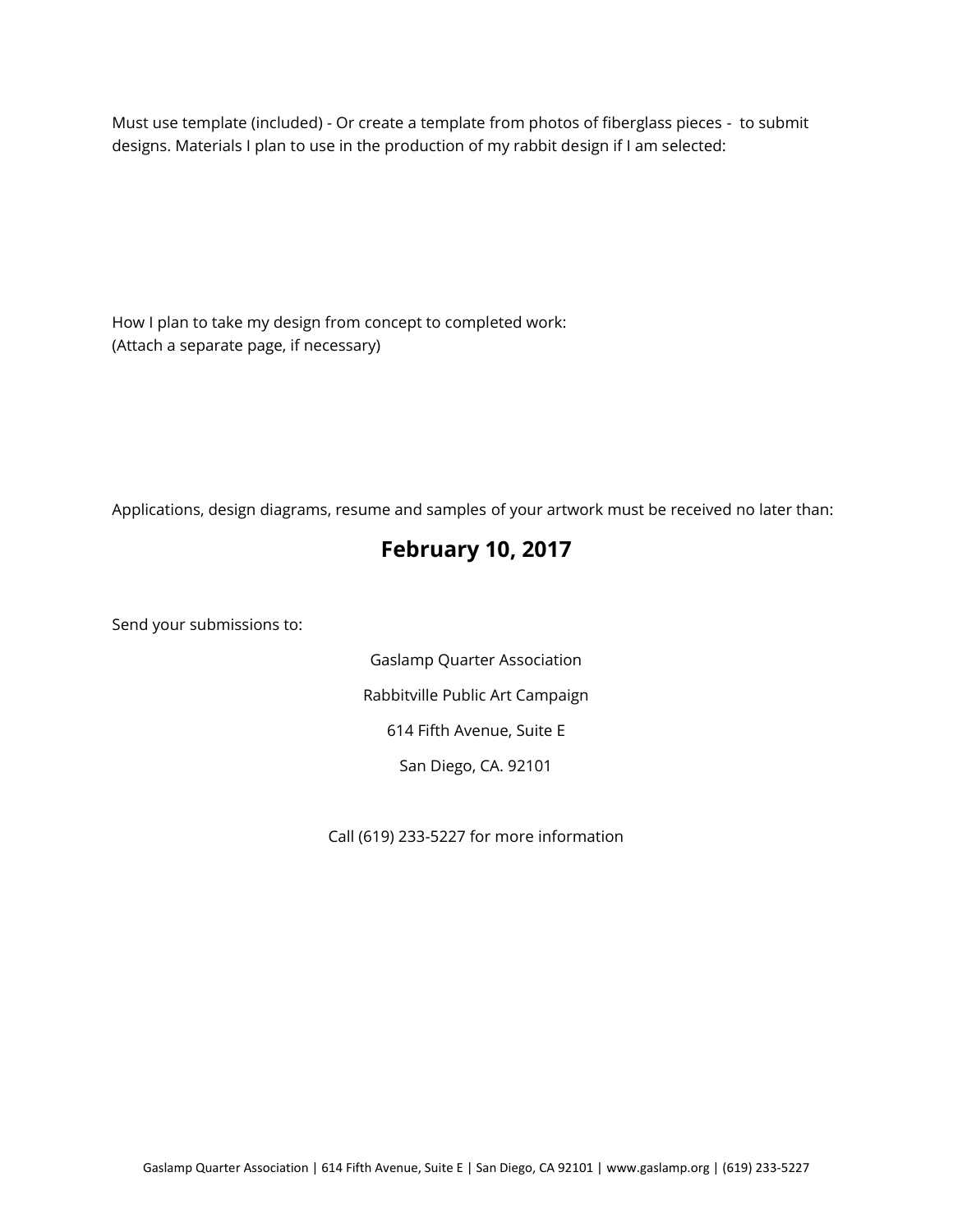**Rabbit Form Template**